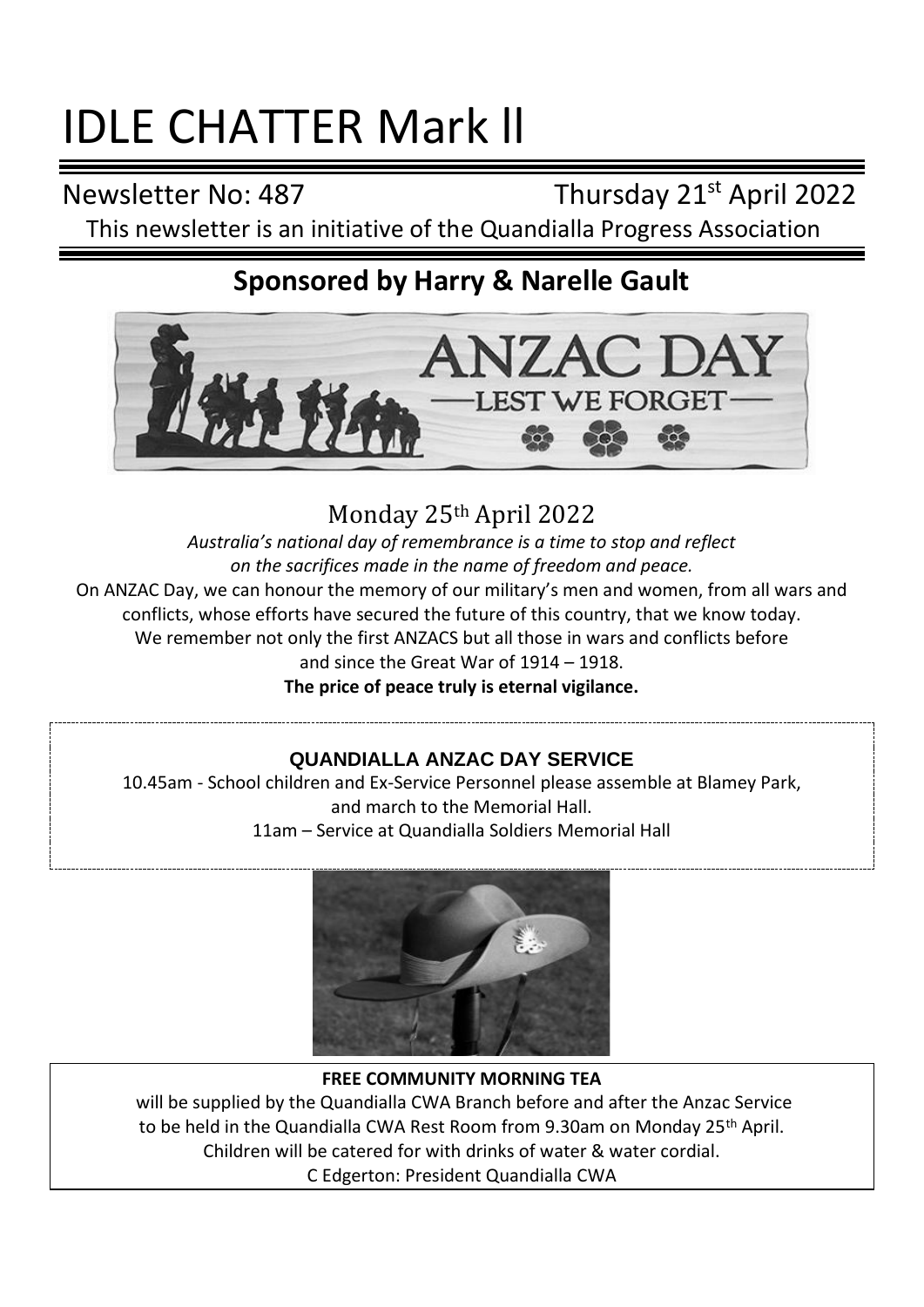## **BIMBI ANZAC DAY SERVICE - Monday 25th April 2022**

Before the service a BBQ will be held at 12.30pm – All Welcome. The Bimbi Anzac Service will begin at 2pm followed by afternoon tea. Please bring a plate to share. All Welcome.



#### **2022 ANZAC DAY BRIBBAREE SERVICE**

**BRIBBAREE:** 3.45pm – Assemble at Bowling Club and march to cenotaph (next to Bribbaree Fire Shed). 4pm – Memorial Service at Bribbaree Hall

## **ANZAC DAY CARAGABAL SERVICE**

**CARAGABAL:** 4 pm – Service at the park in front of the Hall

## **QUANDIALLA FRIDAY NIGHT JACKPOTS:**

#### **Bland Hotel Joker Jackpot Draw ………**

The Joker Jackpot was not claimed and this week the jackpot will be \$660, and you have 6 chances to win a meat tray and a chance to choose the Joker Card.

#### **Quandialla Bowling Club Draws …………………..**

The Riverina Club Draw and Members Draw was not claimed last week so this Friday the Riverina Jackpot will jackpot to \$2500, and the Members Club Draw will jackpot to \$200.

Remember if your badge number is drawn for any of the jackpots YOU MUST BE AT THE CLUB to claim your prize when it is announced.



#### Good Luck Everyone



## **BLAND HOTEL**

Open: 12 Midday – Monday to Saturday Meals available from the Bistro Lunch 12 to 2pm & Dinner 6.30pm to 8.30pm Dine In or Take Away & Don't Forget – Pizza Night on Wednesdays.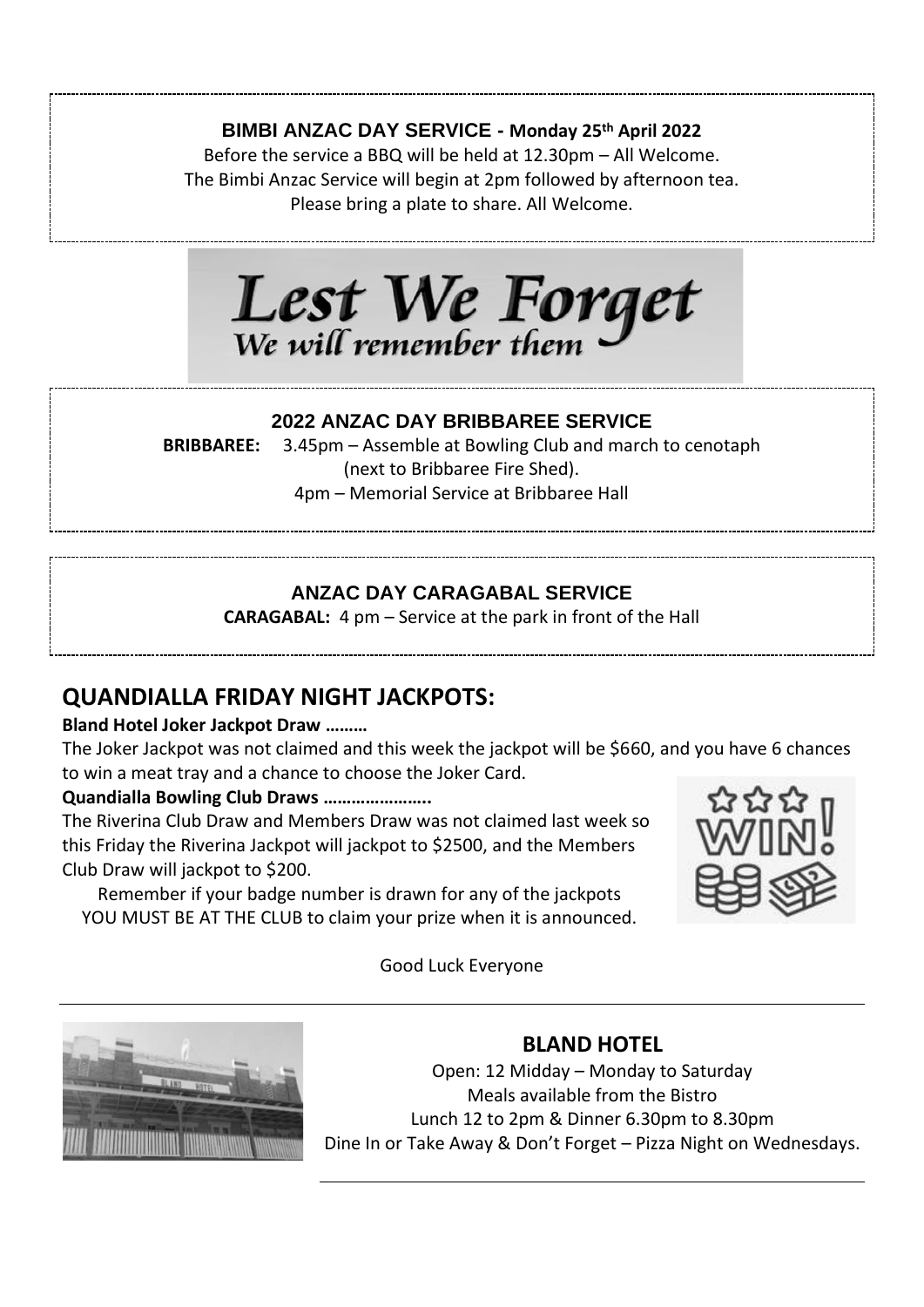

*ST MARKS ANGLICAN CHURCH SERVICE*

will be held on Sunday 1<sup>st</sup> May at 5pm. *Everyone Welcome*

## **GROCERIES AVAILABLE**

#### **in QUANDIALLA at the BLAND HOTEL**

Fresh Bread – Papers – Hot coffee!!!!!! Fruit / Veg & other necessities. Best meat pies (available frozen as well) & Car and Truck Batteries & Oil.

## **QUANDIALLA BOWLING CLUB NEWS**

**Friday 22nd April opening at 6pm** –

*Don't forget our Friday Night 12 Tray Meat Raffle and the Members Draw, Riverina Jackpot - \$2500 & Members Draw - \$200*

**Sunday 24th April opening at 10 am –** Sunday Papers available



## WEST WYALONG TENNIS CLUB

*The West Wyalong Tennis Club holds an organised tennis competition (doubles) every Saturday starting at 1pm (on court by 1.25pm), that is played in a very social atmosphere with at least 3 different partners for your 4 sets. Typically, all matches finish before 5pm however some stay and socialise as we have bar facilities for refreshments.*

**The competition starts in March and finishes before harvest kicks in late October. We have already started, but always are looking to include more players**.

*Four sets, men's and women's competition, sometimes a set of mixed - if the numbers work. Players are ranked on their level of play to ensure the majority of sets are matched to ability to keep sets interesting for all (custom draw).*

*Player age ranges from high school age to 80+.*

Play only when it suits you - there is no requirement to play every week or even every month. We use text or phone call to determine who wants to play.

From the responses we receive by Thursday Night, we create a custom draw for all players. **All we ask, if you say yes, you do front up to play.** It takes hours to create custom draws. It is rare to cancel due to weather. Our courts need more than 5 mm at the wrong time to be unplayable.

**Minimum standard of play is quite simple:** Can usually serve into the service box (say at least 1 out of 3 times), can hit say half the balls back - for a bit for a rally. From there - tennis is going ahead! If you are unsure, or want to improve your tennis, there are a few tennis coaches in West Wyalong who do not charge the earth.

> **If you are interested or want to know more, we would love to hear from you. Please ring Andrew Job, 0407 226 866**